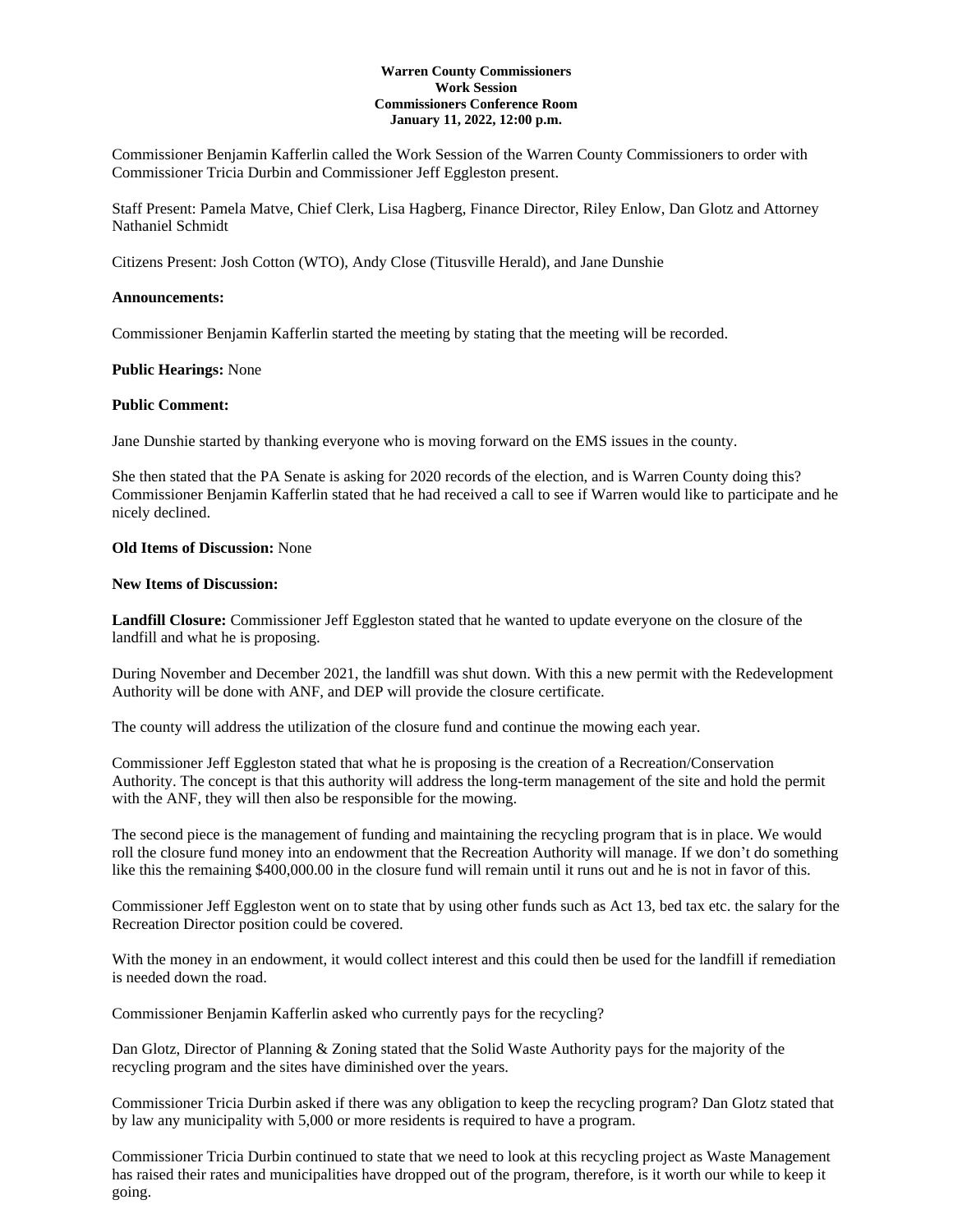Commissioner Jeff Eggleston agreed, something has to change. He would like to keep the recycling program, and expand it. We could possibly rebid the contract again or look at what we actually recycle.

Commissioner Tricia Durbin stated that if we continue the program it has to be cost neutral. As far as the Recreation Director she is very supportive.

Dan Glotz stated that Commissioner Jeff Eggleston has laid out some good options with an Authority to be created they could handle the Bike/Hike Trail and do some fundraising etc.

Commissioner Jeff Eggleston stated that there are some things that need ironed out, but we need to make a decision with in the next month so we can move forward with the closure and dissolution of the Solid Waste Authority.

Commissioner Benjamin Kafferlin stated then that the immediate need is to create the Recreation/Conservation Authority.

Commissioner Benjamin Kafferlin then asked about the Planning Assistant and has this been decided.

Lisa Hagberg, Finance Director stated it was discussed but we do not know the cost of the position.

Commissioner Benjamin Kafferlin then told Commissioner Jeff Eggleston to continue to move forward to create the Recreation/Conservation Authority.

Commissioner Jeff Eggleston stated that he will take the closure fund and put it into an endowment and put covenants on it so it can not be used for other things.

Commissioner Tricia Durbin stated that he should think about putting the money in an investment account without great restrictions.

**Covid Testing:** Commissioner Jeff Eggleston apologized for not sending any documentation ahead of time for review. He has been talking with Kenneth McCorrison, Public Safety Director kicking around some ideas.

With the increase in covid, the hospital and the walk-in clinic have been swamped with testing. After talking with a couple of local pharmacies we came up with a couple of options.

First, we could advertise/promote the other testing sites; Gaughn's does the testing that gives results in 30-40 hours, Darlings gives the rapid test where you have the results in 15 min., but the cost is \$50.00. We could use up to \$15,000.00 ARPA funds towards testing.

Secondly, we could use that funding to subsidize Darlings so the cost of the test drops to a more reasonable cost.

Third we could buy home test kits for \$15.00 each and have a site to hand them out.

Short term is to promote the testing sites; by everyone going to the walk-in clinic this is creating havoc.

Commissioner Benjamin Kafferlin asked, why is this our scope of work? Through EMS we can help the hospitals.

Commissioner Jeff Eggleston stated that he feels that people don't know what testing sites are available and the fundamental goal is to reduce the strain on the hospital and the clinic.

Commissioner Tricia Durbin stated that she is in favor of promoting the other testing sites, and along with this promote that if you have symptoms, quarantine.

Commissioner Jeff Eggleston stated that the PCR test that Gaughn's has, takes longer to get the results, but it is more accurate.

Jane Dunshie asked, if the hospital and pharmacies charge for the testing, what if people do not have insurance how are they supposed to pay and get the test.

Commissioner Jeff Eggleston explained the difference as to why Gaughn's and Darlings are different in cost.

#### **Projects:**

#### **Upcoming Commissioner Meeting Review:**

The agenda for the January 12, 2022 public meeting was reviewed. And two items were to be added to the agenda;